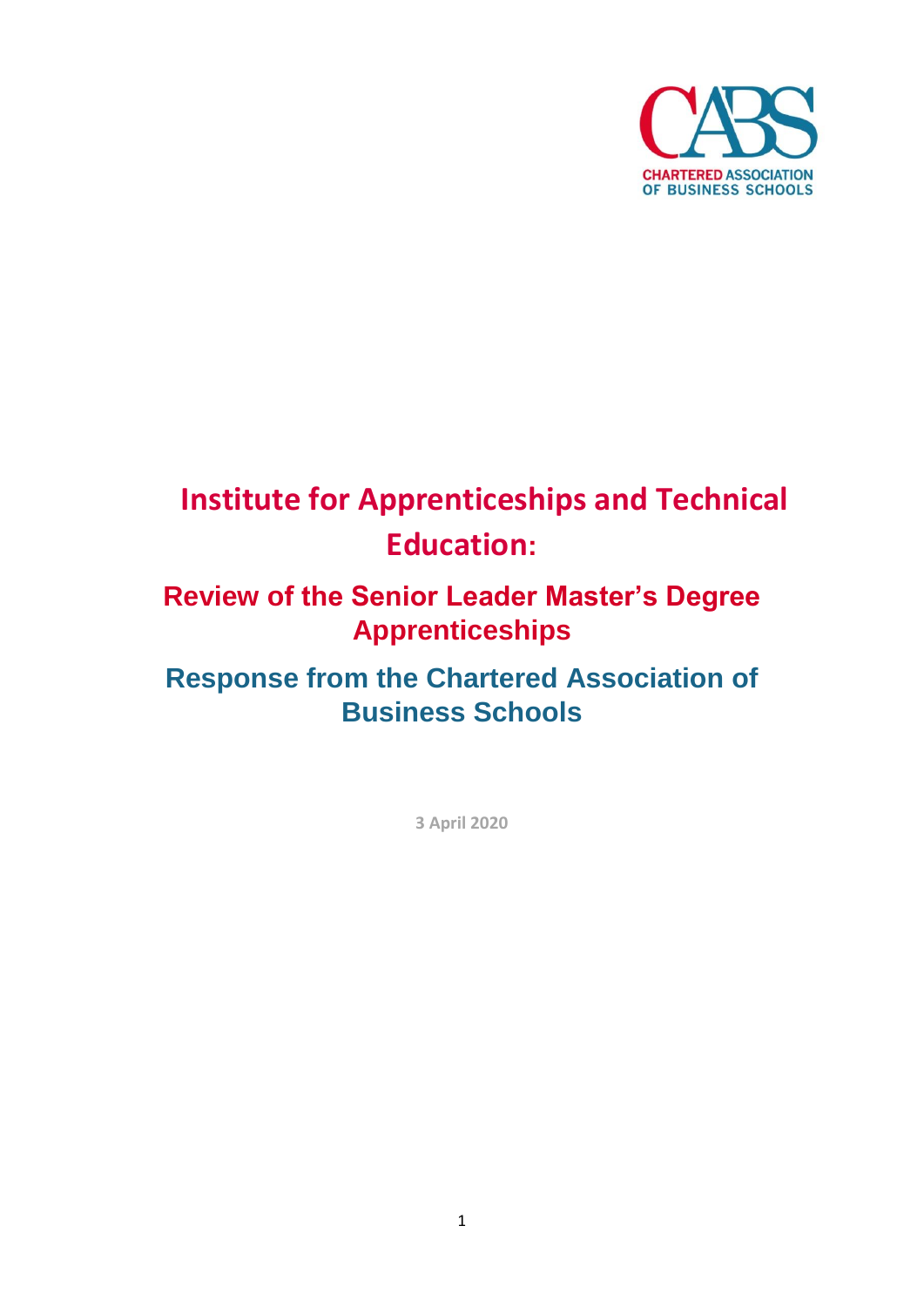#### **Senior Leader Master's Degree Apprenticeships (SLMDA)**

The Chartered Association of Business Schools is pleased to make a submission regarding the Review of the SLMDA as ordered by the Secretary of State for Education.

- 1. Business schools have been at the forefront of degree apprenticeships and their take up by universities. This is largely as a consequence of their close relationships with local, national and international businesses and their readiness to provide the training and qualifications businesses require their workforce to have. A number of business schools also engaged with the trailblazer group in the creation of this standard.
- 2. As per previous correspondence and conversations, the argument in favour of degree apprenticeships in Management are well documented and known. I do not plan to reiterate them here, but will accept them as read. Here we are providing further evidence of the need for and importance of the SLMDA. You will already be aware of the relatively small numbers of SLMD apprentices, so we conducted a survey of our members to provide further data to inform the review.

#### **Our survey**

- 3. We received information from 23 providers of the SLMDA, which collectively have seen 2,716 starters on the programme since it began. Over the last two years, the average number of SLMDA students has been fairly steady per school (48 and 49) suggesting runaway growth is not happening.
- 4. The average age of starters is 37, suggesting that these are mature students, most likely already in employment. Whilst many of these already have an undergraduate degree, some do not. This is an opportunity for those who had previously missed out on the chance of higher education. It is also the case that many of those with an undergraduate degree already, have it in an unrelated subject, for example nursing or engineering. It goes to the heart of the universality of management.
- 5. Just 15 of the 2,716 starters were already in a Chief Executive role, which is less than 1%. The greatest number of participants are either new managers or middle managers. This clearly indicates that businesses are using the SLMDA to upskill their workforce.
- 6. Where data is collected and using postcode data, on average just over 20% of participants come from the lowest two quintiles of deprivation.
- 7. Two schools do not collect data on what sector the students come from. From the others, 63% of students are from the public sector and less than 7% from large corporates. The remainder are from charities, social enterprises and SMEs.
- 8. For some students, but by no means all, the awarding of the MBA is important, some are very happy with an MSc. In all cases, the degree element is vital.

#### **DfE Research**

9. It is also worth reflecting on some of the findings from the DfE's Research Reports released in March 2020. In the Employers evaluation report it was cited that "the most common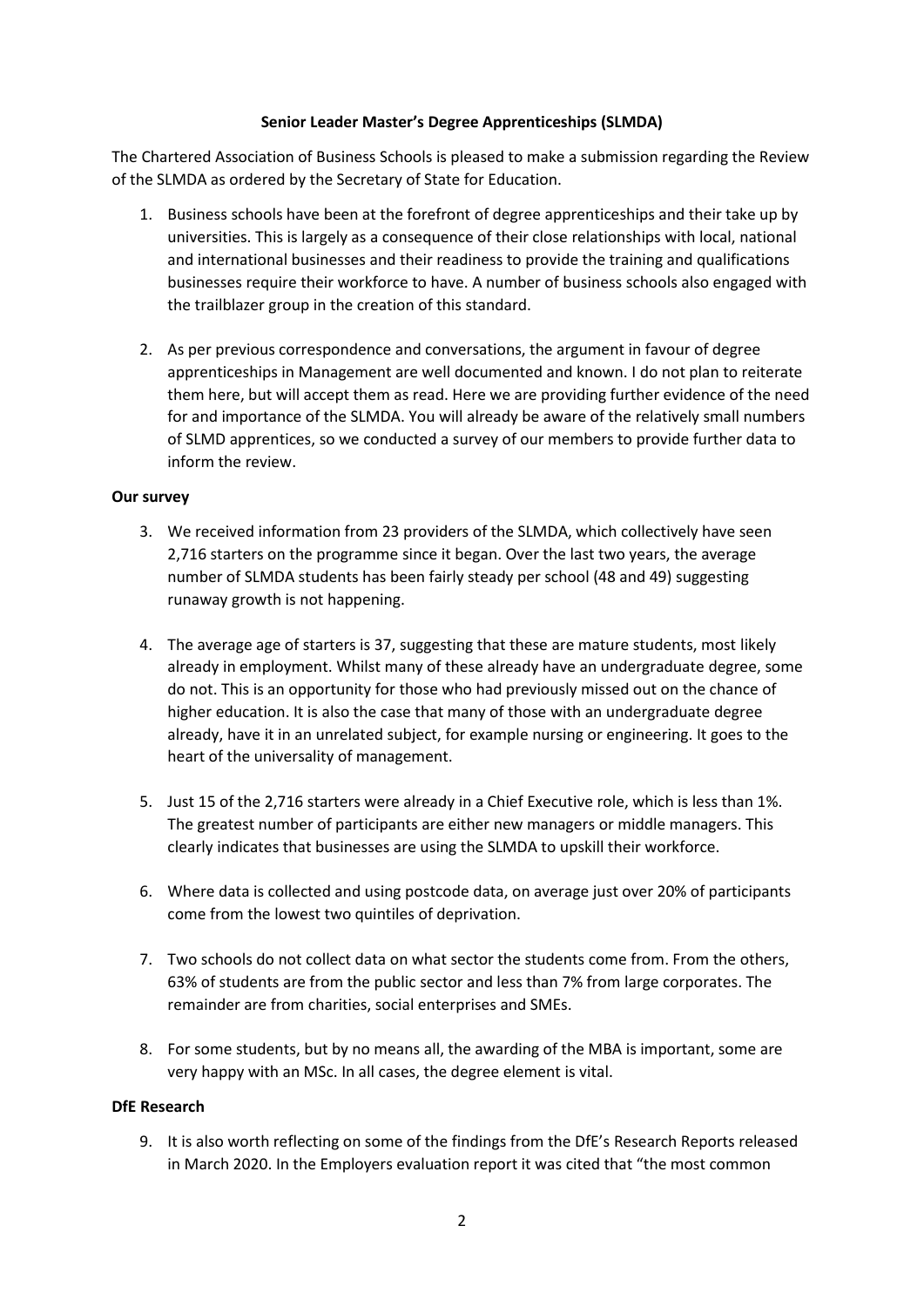reason for employers to offer higher or degree level qualifications was to help staff develop new skills (66%), followed by offering progression as part of a strategy to develop the workforce (39%)."

- 10. In the same report only 25% of employers offering degree apprenticeships said they used them to replace a programme of other work-based learning at these levels. This compares with 57% for L6+ non-degree apprenticeships, indicating that the degree element is offering something new.
- 11. The Leaners evaluation showed that "obtaining a degree qualification was an important factor for nearly all Degree apprentices (94%).
- 12. "Non-degree apprentices at Level 6 and above had the lowest levels of overall satisfaction (72%)", whereas "Degree apprentices were the most likely to be satisfied (94%)." Degree apprentices were also most likely of all apprentices to be advocates of apprenticeships (88%).
- 13. Importantly, 94% of Degree apprentices "thought their apprenticeships had prepared them very of fairly well for their planned next activity".

#### **Specific quotes from our members**:

- 14. "approximately 30% of our SLMDA apprentices did not have the chance to pursue a degree upon leaving school and how have had the opportunity to gain a career-defining qualification via the apprenticeship programme and to progress to higher levels within their organisations."
- 15. "MBA style development is proving very popular with the apprentices and their employers. All the apprentices say that they are acquiring a great deal of new knowledge as well as skills and the chance to develop leadership behaviours. They speak of this using phrases such "opened my eyes", "had not realised what I did not know". They have evidenced to us how the programme is creating work place added value even while they are in its earliest stages."
- 16. "The work based project at the end will have a really significant impact and deploy the newly developed Senior Leader, supported by the expertise of the Business School, to make an improvement in their organisation which, even by itself, will justify the spend on the MBA. We can posit that a significant part of the productivity shortfall in the UK economy is related to weak management rather than shortage of functional skills. The CMDA and the SLDA together help greatly to address the problem."
- 17. "Many of our apprentices are public sector; the possibility of applying the apprenticeship levy to senior leader training has enabled them to make significant improvements in their senior level learning and development programmes that could not easily have been funded otherwise. In the case of one organisation it directly addresses the key points made in critical quality reports in recent years."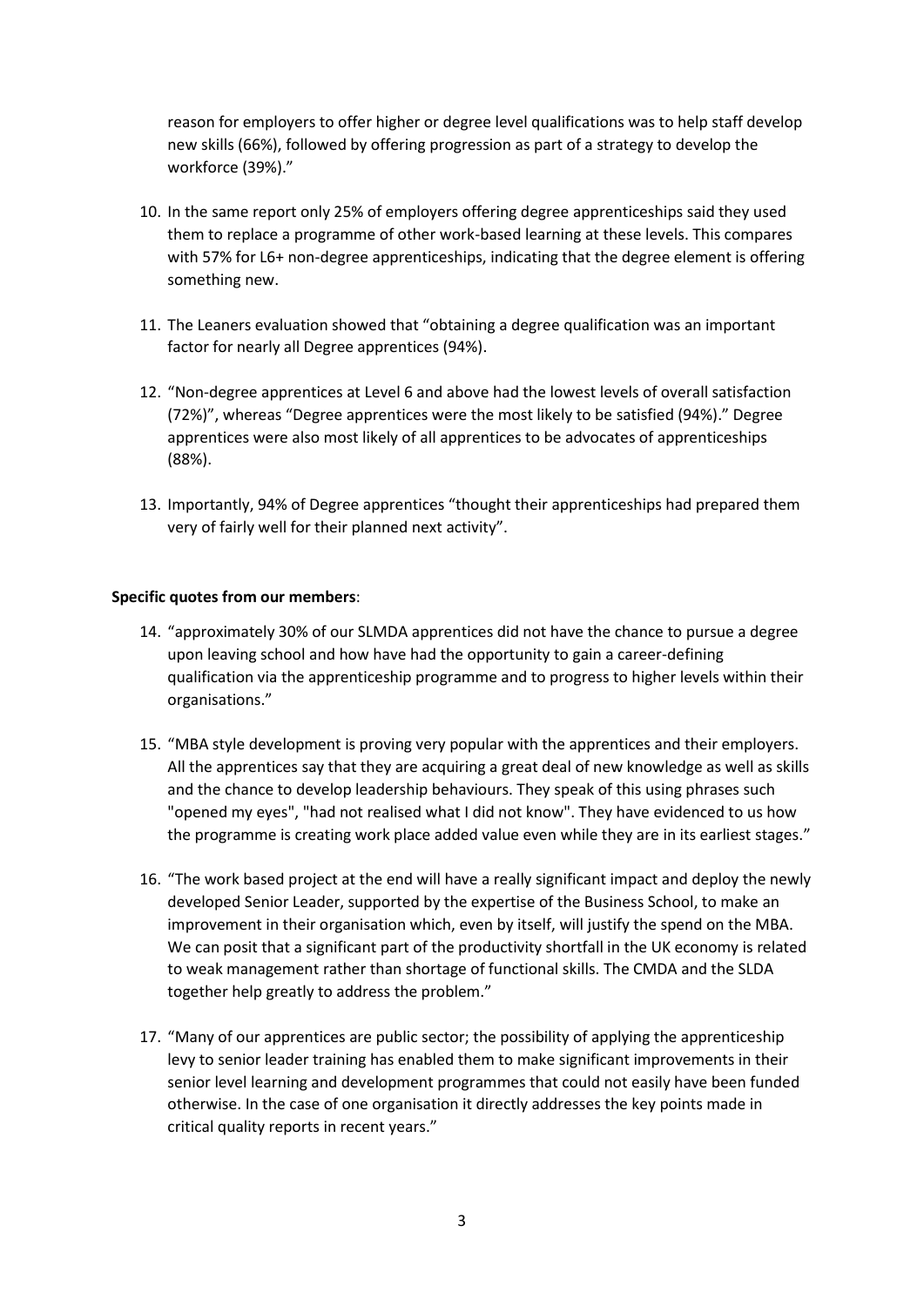- 18. "Senior leadership is not a fixed role which can be achieved and then delivered, it is all about ever broader and deeper personal contribution by way of innovation, creativity and personal leadership. Leadership is to do with change and improvement of the organisation in order to reposition and reorient it as the business environment changes thus anyone in a leadership role can and should be continuously upskilling within their existing role quite apart from any future more senior roles that may become available."
- 19. "SLMDA standard is an important tool to enable senior managers to upgrade their skills and knowledge. It allows people to fill a gap in their formal education compared to other European countries, where a masters-level education is the norm, rather than the exception, within a business/management school setting. Our contact with local and regional employers suggests a high level of pent up demand for a SLMDA-based MBA degree. Limiting access to degree-level apprenticeships removes the business case to run such degrees in a university and would consequently lead to the withdrawal of the management school from any such activities. We are not offering or are planning to offer higher apprenticeships (L5 and below)."
- 20. "Also we need this type of initiative to tackle the productivity puzzle, as well as diversity agendas. Through our high intensity and highly supported programme we are not just polishing off prior competencies but developing new ones to cope with a rapidly changing business landscape."
- 21. "The XXX Trust has consistently partnered with Employers who are working to identify or have identified their future leaders through robust screening and application processes. We know that businesses are facing unprecedented change and transformation and employers are turning to the SLMDA standard to support their future leaders in developing, skills, knowledge, behaviours and in depth understanding of the latest theories, research and thinking. The MBA and MSc Apprenticeships are delivered by our own world class faculty all of which are experienced practitioners who have worked at the highest levels in all sectors. Their delivery style is based on 'real world' experience backed by their own research and indepth expertise. Following our Annual Client Survey (December 2019) Top 5 skills or areas of expertise that are most important for the workforce today: 1. Leadership 2. Communication 3. Digital 4. Agility 5. Self-awareness. We, therefore work with our clients to understand their organisational challenges and how to apply the learning delivered throughout the standard. We know that employers underpin the learning from the standard into targeted outcomes for their organisation. In addition to the applied learning throughout the standard each apprentice will formulate and execute their own work-based project for the last 6 months of their apprenticeship, in preparation for their final submission and to prepare for the end point assessment."

#### **Examples of Apprentices final projects (note - XXX replacing Employer name)**

The projects cover a wide range of organisational development areas: Sustainability, Diversity, Community, Future of Work, Technology, Internet of Things and Financial Sustainability. This is a small collection of the diversity and relevance of the work being undertaken through the SLMDA.

*Project title: How do XXX need to change as a business to fully harness the potential of technology to deliver efficiency and benefits for its customers?*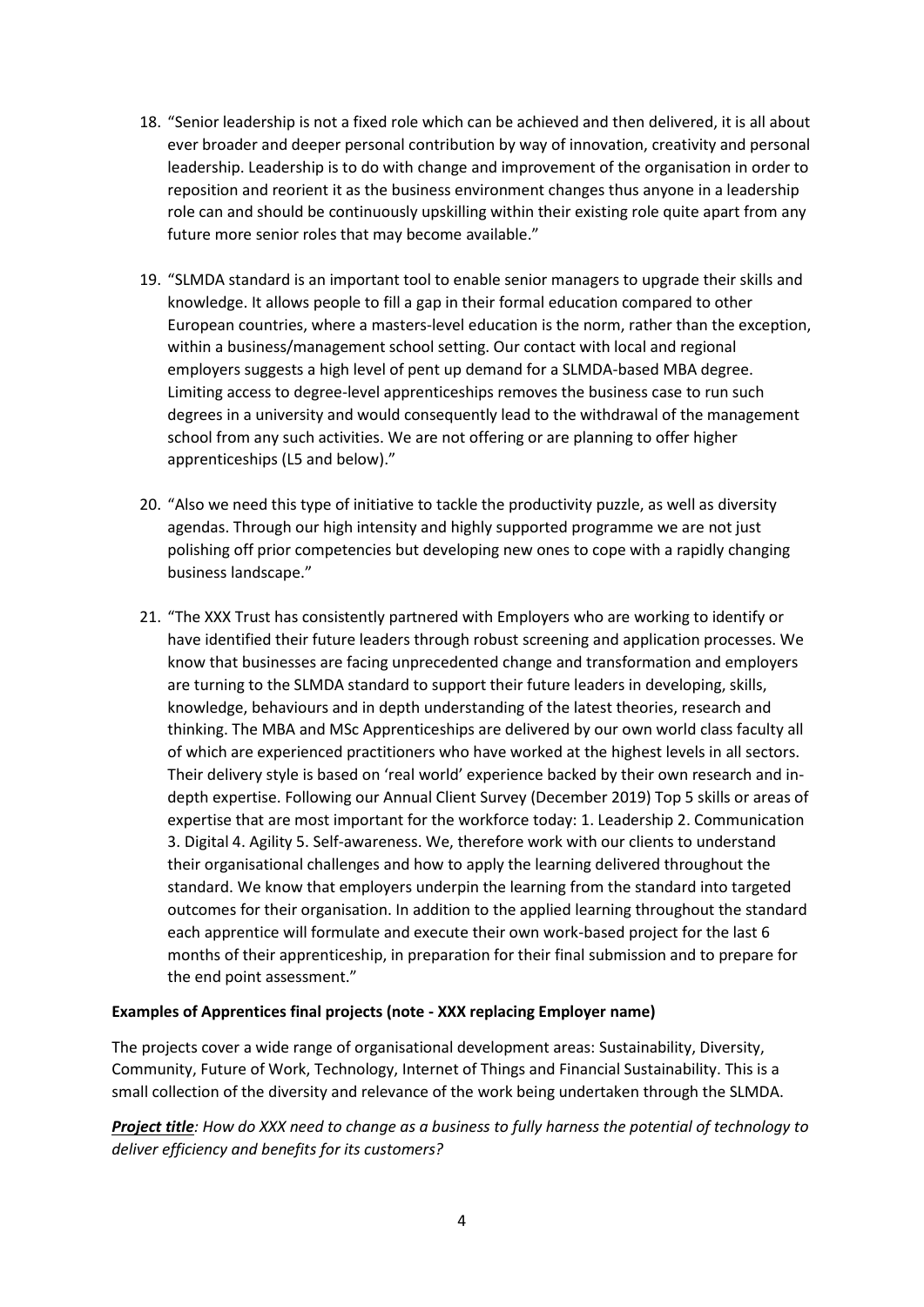Project purpose: To develop a set of recommendations for XXX, informed by research and backed by academic models, to ensure it is using technology to deliver efficiency and customer benefits.

Project objectives:

- Assess the changing landscape in relation to technology and its impact on the XXX business and wider ecosystem.
- Research and analyse XXX goals, objectives, barriers to success and use of technology today.
- Provide a set of recommendations focussed on increasing efficiency and delivering benefits to customers.

*Project title: To what extent do XXX strategy for sustainability, mission statement, stated values and practices meet its pressing environmental responsibility as the biggest provider of social housing in Europe with particular reference to its existing stock?*

Project purpose: The overarching aim is to assess XXX delivery of carbon reductions against both the aims of internal strategies/ policies and other European providers of social housing.

Project Objectives:

- establish what potential exists to reduce carbon emissions in the residential sector
- benchmark XXX's current policies and performance against competitors
- make recommendations to inform future direction

*Project title: How can a home repair service be tailored to meet the challenges of a modern inner city?* 

Project purpose and objectives:

- To clearly identify the current and potential future challenges that XXX face in the delivery of an inner-City repairs service.
- Establish practical solutions to the issues identified by researching alternative approaches and determine where technology could be utilised to reduce the impact of potential future changes.
- Identify the barriers to implementation of these solutions that XXX may face and how these can be overcome.

## *Project title: To what extent is the HR function designed and structured to support the future of work at XXX?*

Project Purpose: To identify the key HR challenges for XXX and determine ways to improve employee experience

Project purpose:

- Define key workplace trends affecting XXX,
- Identify workplace HR practices that can be improved to enhance employee experience,
- Recommend how XXX's HR function should be structured to provide increased value and support changing workplace trends.